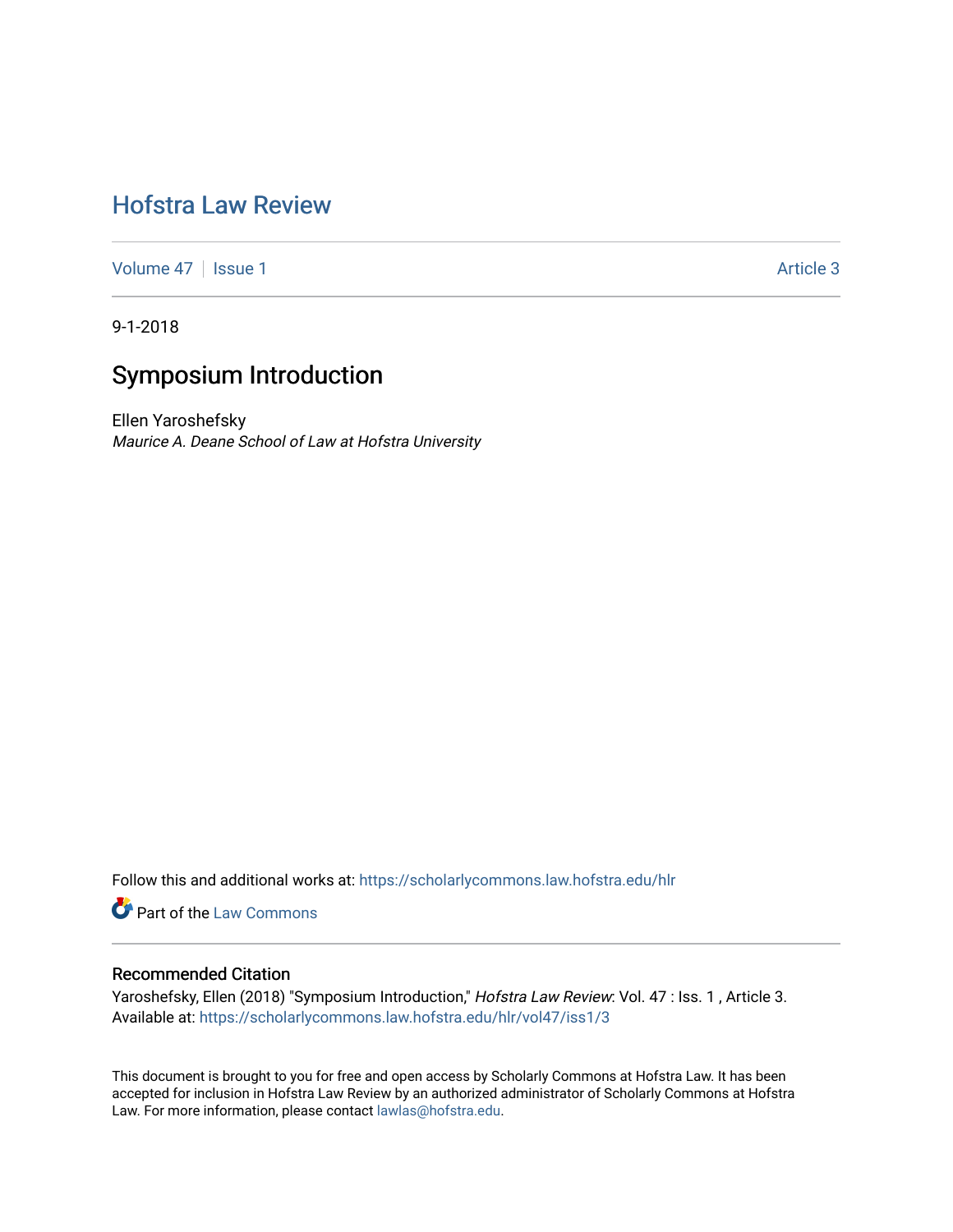## **SYMPOSIUM INTRODUCTION**

## *Ellen Yaroshefsky\**

Many lawyers who advise, counsel, and otherwise participate in social justice organizations are called "movement lawyers." They work with organizations such as Black Lives Matter, Make the Road, the Community Justice Project, the Center for Constitutional Rights, workers' rights collectives, and loosely-organized community groups to use the law to effect social change. This work builds upon the long history of lawyers involved in social justice who have developed models of lawyering often known as community lawyering, political lawyering, or empowerment lawyering. Law and organizing is a richly developed field of study and practice.<sup>1</sup>

Fundamental to movement lawyering is the acknowledgment that these lawyers do not necessarily represent clearly defined client entities. Many groups are not organized along hierarchical or other lines. They often intentionally avoid such categorization. A "client" may be an idea, not an entity. Occupy Wall Street, Earth First, or Black Lives Matter are ideas, not entities.<sup>2</sup> The lawyers working with these groups may provide

<sup>\*</sup> Professor and Director of the Monroe H. Freedman Institute for Legal Ethics. I thank all of the participants of the Roundtable. This Symposium issue owes its success to their diligence. Everyone was committed to in depth exploration of the issues and production of materials that would be useful to the larger community. The participants are listed at the end of this introduction. I am especially indebted to Purvi Shah for her inspired leadership in this work and to the Freedman Social Justice Fellows and the Freedman Institute coordinator, Deborah Grattan. The Fellows are: Mehrin Bahkt, Sandra Beaubrun, Sarah Beechay, Anique Cato, Michael Guttentag, Samantha Holloway, Henderson Hui, Victoria Hypolite, Seema Rambaran, and Zoila Sanchez. Special thanks to Gowri Krishna, Associate Professor of Law, New York Law School, the reporter for the Roundtable, whose detailed contributions enriched this symposium issue.

*<sup>1.</sup> See* Michael Grinthal, *Power With: Practice Models for Social Justice Lawyering,* 15 U. PENN. J. L. & SOC. CHANGE 25, 33-39 (2011) (discussing the various models, courses, and literature about law and organizing).

*<sup>2.</sup> See* BLACK LIVES MATTER, https://blacklivesmatter.com (last visited Nov. 10, 2018); EARTH FIRSTI, http://earthfirst.org (last visited Nov. 10, 2018); OCCUPYWALLSTREET, http://occupywallst.org (last visited Nov. 10, 2018); *see also* Glen Craig, *What is Occupy Wall Street and Should You Care?,* FREE FROM BRoKE (July 24, 2014) http://freefrombroke.com/what-isoccupy-wall-street-and-should-you-care.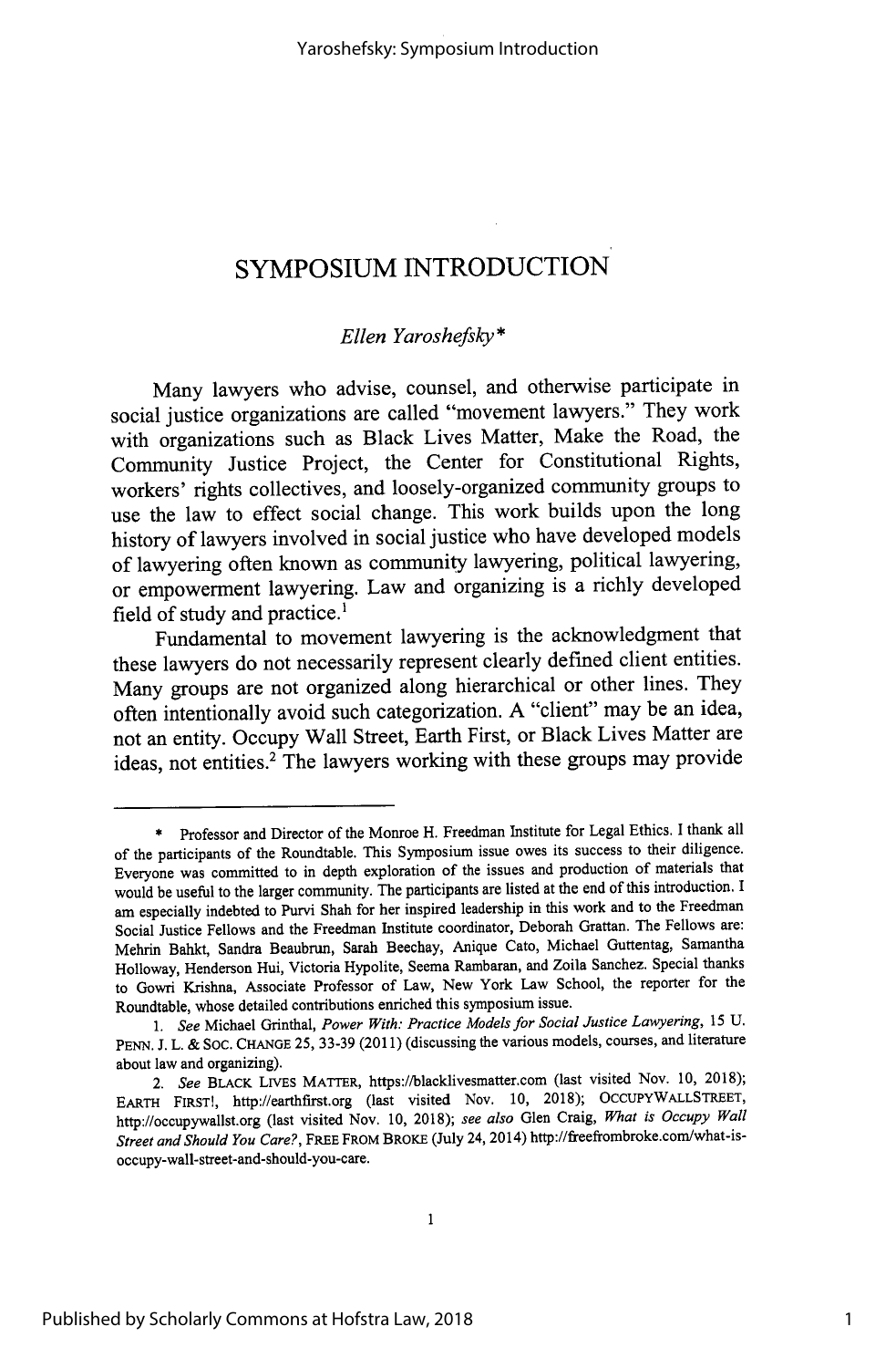### *HOFSTRA LA W REVIEW*

advice to many individuals who identify with the group, and the lawyer must work with the understanding that these movements are ill-defined and certainly not entities in any traditional sense. The classic legal ethics issue, "Who is the Client?," is one that challenges movement lawyers and because there often is no clear structure, the lawyer must engage to define roles, provide clarity, and do so in a collaborative manner.

In much of this work, the lawyer intentionally plays a background role, in order to empower individuals and community groups. The lawyer helps to demystify the law so that the law may be used as one of many tools to effectuate change. As Purvi Shah, the founder of Law for Black Lives<sup>3</sup> and current director of the Movement Law Lab<sup>4</sup> posits, what distinguishes movement lawyering from past progressive lawyers is that it focuses upon empowerment and self-determination where lawyers seek to transfer their "skills, knowledge and power" to others with the understanding that change is a collective process.<sup>5</sup> Movement lawyers understand the value of "collectivizing issues rather than traditional methods of atomizing and individualizing issues."<sup>6</sup> Movement lawyers engage in conscious dialogue with individuals and groups to help people understand the qualitative difference between improving only the individual's circumstances from improving the situation for "everyone else." **I**

Although it may often seem that movement lawyering has a great deal in common with lawyering by the former generations of public interest, civil rights, and civil liberties lawyers, there are important distinctions in approaches and perspectives. A key concept in most movement lawyering is "centering" the issues on the client or cause, not upon more traditional notions of lawyer counseling, advocacy, management, and control of a matter.

Lawyers traditionally often refer to aspects of their role as "decision making authority" but even the term of "authority" belies the very notion of cooperation that undergirds the idea of lawyers for movements. Classic issues that are viewed as clearly within the lawyer's authority

 $\overline{2}$ 

<sup>3.</sup> L. FOR BLACK LIVES, http://www.law4blacklives.org (last visited Nov. 10, 2018).

<sup>4.</sup> MOVEMENT L. LAB, https://movementlawlab.org (last visited Nov. 10, 2018).

<sup>5.</sup> Purvi Shah, Transcript of the Movement Lawyering Roundtable (on file with author). An inspiration for "movement lawyering" was Professor Arthur Kinoy, who called himself a People's Lawyer and trained generations of law students to follow that path. As one of the founders of the Center for Constitutional Rights, Kinoy's approach foreshadowed much of that adopted by the Center for Constitutional Rights and other movement lawyers and organizations. *Id. See generally* ARTHUR KINOY, RIGHTS ON TRIAL: THE ODYSSEY OF A PEOPLE'S LAWYER (1983). Kinoy worked in the tradition of the founder of movement lawyering.

<sup>6.</sup> Shah, *supra* note 5.

<sup>7.</sup> *Id.*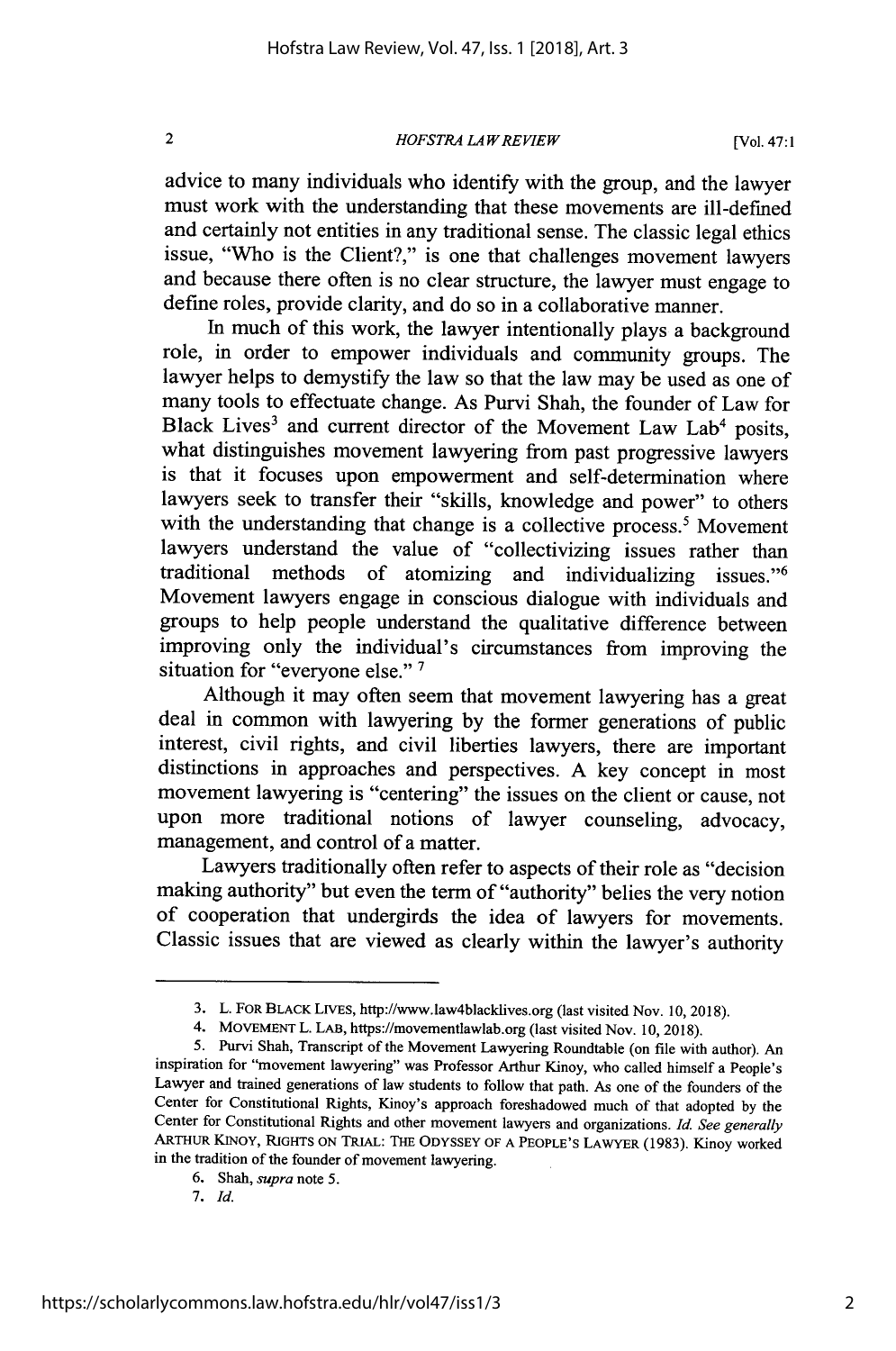$\mathbf{a}$ 

**2018]**

### *SYMPOSIUM1NTRODUCTION*

become ones for movement lawyers where clients decide, often in consultation with the lawyers. For example, in legal ethics rules and unless otherwise agreed, the client's decision-making authority in civil cases is confined to the terms of settlement.<sup>8</sup> Lawyers are encouraged to communicate effectively with the clients about other matters, but it is not the centerpiece of the rules regarding decision-making.<sup>9</sup> This is but one of the many differences between language and approach employed **by** movement lawyers.

Even in classic litigation, movement lawyers "center" decision making on the clients, meaning that clients control the course of the case. For example, in the New York City stop-and-frisk case, *Floyd v. City of New York,* movement lawyers at the Center for Constitutional Rights successfully litigated a case against the municipality for constitutional and civil rights violations by the police.<sup>10</sup> Partnering not only with the named clients, but with community groups whose significant organizing efforts were responsible for the evidence gathering that led to positive results, the lawyers turned to these constituencies to ask for suggested remedies for judicial enforcement **by** a court monitor. The clients convened a two-day long community meeting to discuss proposed remedies. The lawyers participated in that summit, but the community suggestions prevailed. The organizer's demands of community involvement in enforcement were implemented **by** the court. One fundamental lesson is that litigation is not an end in itself but can strengthen a movement for social change.<sup>11</sup>

This Roundtable was inspired **by** years of consultation with various movement lawyers about a range of ethical, strategic, and tactical concerns. Lawyers for movement groups face a range of knotty ethical and tactical issues that are not readily addressed **by** the Rules of Professional Conduct that govern the lawyer's conduct.<sup>12</sup>

*<sup>8.</sup> See* MODEL **RULES** OF PROF'L CONDUCT r. 1.2 cmt. **(AM.** BAR ASS'N **2018).**

*<sup>9.</sup> Seeid.*

**<sup>10.</sup>** Floyd v. City of N.Y., **959** F. Supp. **2d** 540, **658-67 (S.D.N.Y 2013).**

**<sup>11.</sup> JULES** LOBEL, **SUCCESS** WITHOUT VICTORY: LOST **LEGAL** BATTLES **AND** THE LONG ROAD TO **JUSTICE** IN **AMERICA (2003)** (describing the significant organizing role that litigation plays, even where lawyers know that the cases will be lost in court); **DAVID COLE, ENGINES** OF LIBERTY: THE POWER OF CITIZEN ACTIVISTS TO MAKE **CONSTITUTIONAL LAW (2016)** (discussing three distinct causes and movements and how citizen action and organizing shaped constitutional law, which includes marriage equality, the right to bear arms, and Guantanamo and the war on terror).

<sup>12.</sup> Each state has its own version of the Model Rules of Professional Conduct. California followed a somewhat unique perspective on ethics issues in its Business and Professional Code but recently adopted a version of the Model Rules. *See* Joyce **E.** Cutler, *California Adopts Modified* **ABA** *Model Rules (1),* BLOOMBERG NEWS (May **11, 2018),** https://www.bna.com/califormia-adoptsmodified-n73014476007. Many of the Rules throughout the **U.S.** are the same or similar. **A** lawyer reviewing this Symposium and its case studies should review the particular version of Rules in that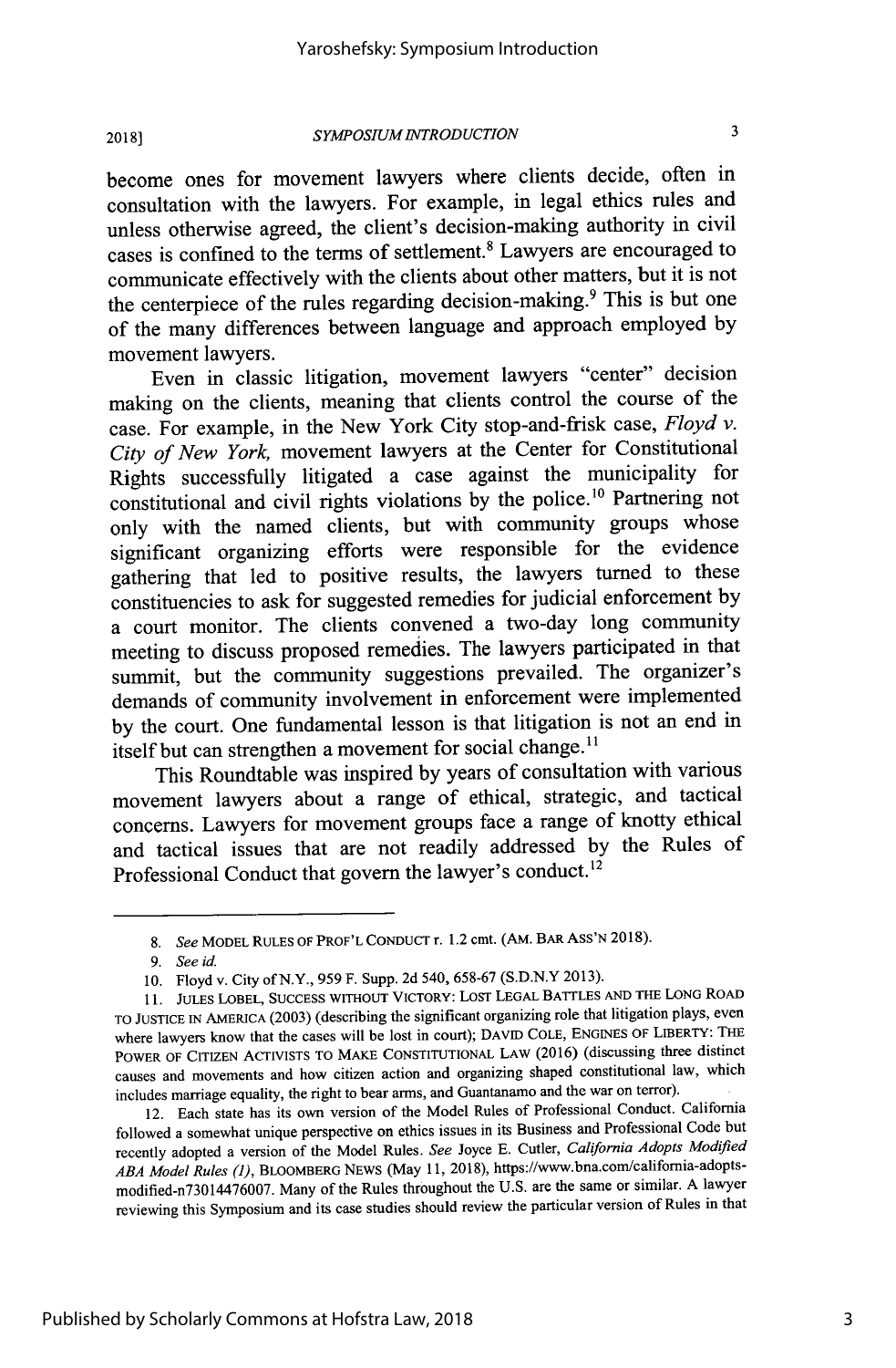$\overline{\mathbf{4}}$ 

*HOFSTRA LA W REVIEW*

This convening of selected movement lawyers and legal ethicists was a unique opportunity to discuss significant, difficult, and often recurring legal ethics issues. It was the first of its kind.

The day began with an overview of movement lawyering by Purvi Shah. Her talk framed the day's discussion. Her provocative essay that amplifies her talk begins this Symposium.<sup>13</sup> Shah directs the national Movement Law Lab and, for the last fifteen years, has worked with a small group of lawyers around the country to develop methodologies to train lawyers on social change, to popularize the concept of movement lawyering, and to build communities of practice where lawyers are encouraged to think deeply about our role in social change. She challenged the participants to address "ethics writ large"—the moral compass for lawyering-and not solely particular ethics rules-based issues.<sup>14</sup> Her challenge to think broadly began with data about the current crisis in our democracy, the lack of legal representation for marginalized individuals and communities, and the profession's failures to address broader concern about social justice. In her essay, she asks: "So what is to blame for our profession's failure to acknowledge its responsibility to address the human suffering we are witnessing on a massive scale?"<sup>15</sup> She then seeks to provide solutions.

Shah offers her perspective about the goals of movement lawyering beginning with the values that movements and their lawyers seek to impart. Collective action, empowerment, and self- determination are the key concepts. She implores us to develop a new code of ethics-the North Star-that is less of a code than fundamental principles of professional responsibility for the profession: "Dignity: honoring the self-determination of our clients;" "Integrity: an obligation to respond to moments of great injustice;" "Collectivity: a commitment to use law to aggregate people with similar problems versus atomize them;" "Collaboration: a commitment to working with other types of changemakers to address oppression."<sup>16</sup>

After Shah's talk, the Roundtable then delved into Case Studies that were developed by the lawyer participants from various client representations. Each involves thorny ethical and tactical issues. The premise for the Roundtable was to confront situations where lawyers often fird resolution of the ethical issues to be unclear and difficult under the existing Model Rules of Professional Conduct. In some cases,

lawyer's jurisdiction.

<sup>13.</sup> Purvi Shah, *Rebuilding the Ethical Compass of Law,* 47 HOFSTRA L. REV. 11 (2018).

<sup>14.</sup> *Id.* at 15.

*<sup>15.</sup> Id.* at 13.

<sup>16.</sup> *Id.* at 16.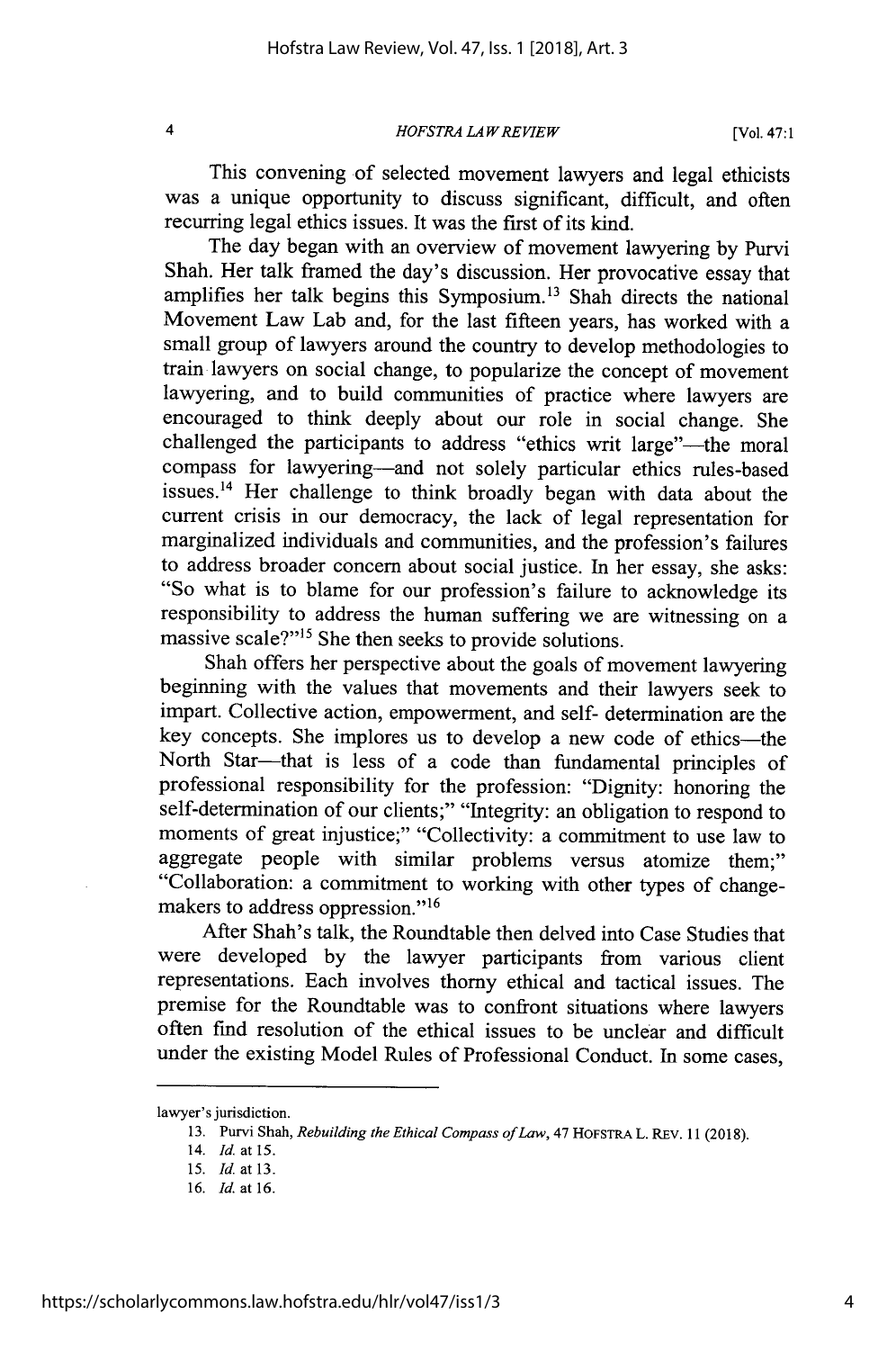5

**2018]**

### *SYMPOSIUM INTRODUCTION*

the Rules impede social justice and the lawyers were asked to address what changes in those Rules would enhance best practices in movement lawyering.

Each case study was partnered by a movement lawyer and a legal ethicist. The movement lawyer presenter for each case study was asked to address questions such as "How did you deal with the issues? What was most difficult? What were the considerations? What ethics rules/provisions did you find to be helpful/troubling?" The legal ethicist then responded to the issues, addressing the history and context of the ethics rules and professional concerns that are implicated, and what, if anything, needs change so as not to impede social justice and movement lawyering. Wide ranging discussion followed for each case study.

The case studies reported in this Volume and the excellent detailed commentary by legal ethicists present unique and often overlapping ethical issues that in Rules-based terminology include client identity, maintaining attorney-client confidentiality, client counseling and decision making, conflicts of interest, unauthorized practice of law, and various financial concerns such as fee sharing, third-party payments, and gifts to clients, among many others.

The first case study, *Movement Groups With Flat Innovative Governance Structures,* by Meena Jagganath and Sameer Ashar, confronts the problems of lawyers working with an organization that is an idea or a mobilization rather than a formal, traditional organization.<sup>17</sup> Black Lives Matter and Occupy Wall Street are classic examples. The models are not hierarchical but are "horizontal, leader-full structures or network models."<sup>18</sup> It may be that the group is philosophically disinclined to barriers to participation in working groups. They may work through committees that include lawyers. Or the "organization" may be a rapid response network where formal relationships cannot be quickly established, or it is a mobilization that has not yet crystallized into an organization that has a membership structure and the capacity to enter into contract with lawyers. Lawyers and non-lawyers may consider themselves as participants of the groups.

This case study set the stage for examination of the classic questions in professional responsibility. It asks:

- **"** Who is the client and who can speak for the organization?
- **"** How can lawyers participate in a legal working group if some of the members of the group are non-lawyers?

<sup>17.</sup> Meena Jagannath & Sameer Ashar, Case *Study* **1:** Movement Groups with Flat, Innovative Governance Structures, 47 **HOFSTRA L.** REv. 19 (2018).

<sup>18.</sup> *Id.* at 19.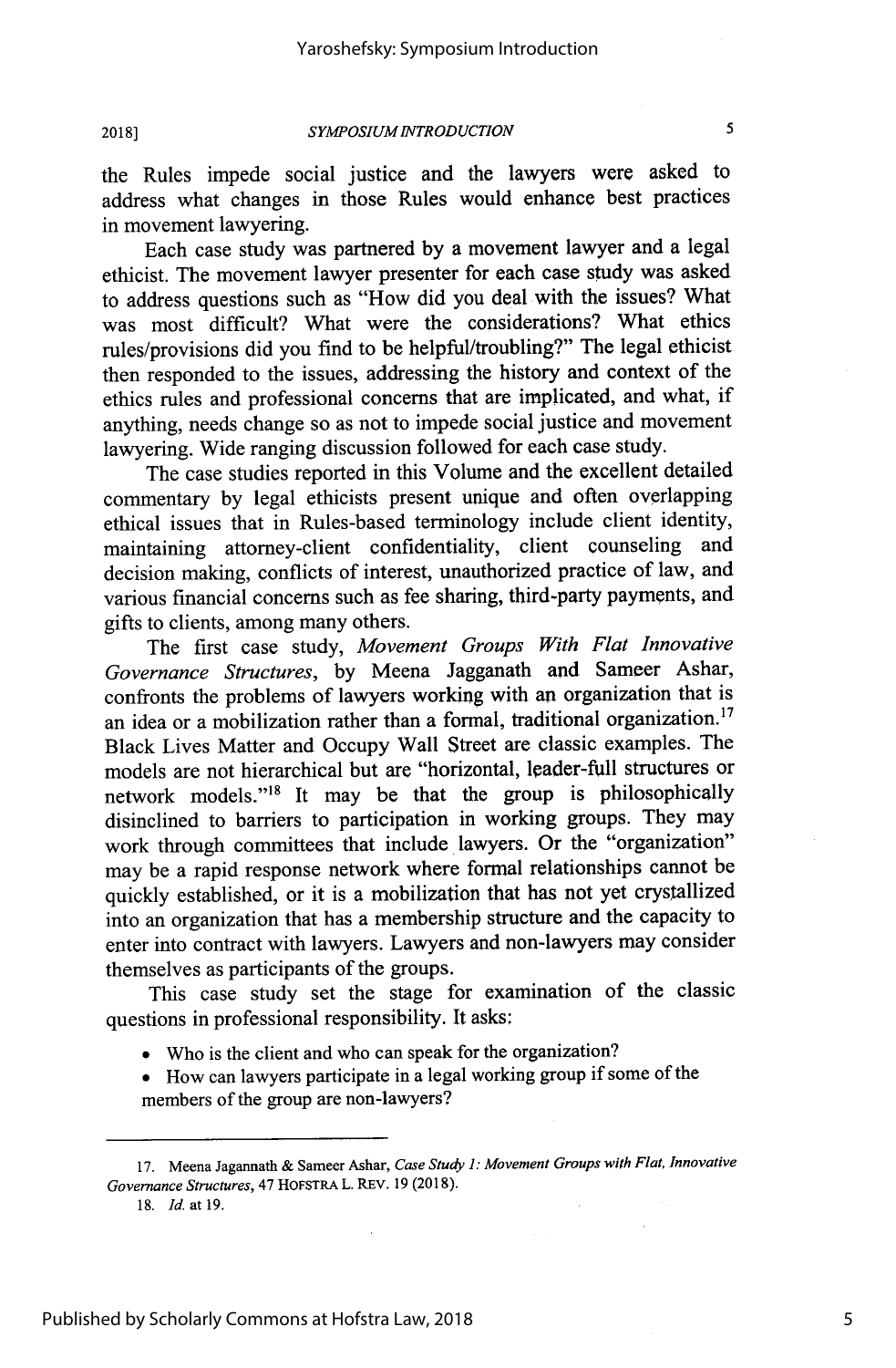*HOFSTRA LA W REVIEW*

**\*** What if those non-lawyers are holding themselves out to the public as part of the legal working group and giving "quasi-legal" advice?

**\*** Can legal advice be given to someone with nothing more than apparent authority to liaise or coordinate with a different working group within the network?

The case study then examines confidentiality and conflicts issues and the unauthorized practice of law.

It makes a significant contribution in setting forth goals of lawyering for movement groups. These are to: establish equality between lawyer and client; respect and nurture creative organizing, organizational, and network structures; understand the aims of the movement formations that have developed such structures; facilitate organizing and service to advance the movement; protect individuals, entities, and networks from liability for legal or ethical violations; protect third parties who may be involved in movement activities; avoid demobilizing movements; democratize legal information; and build relationships. With those goals in mind, the case study commentary sets forth strategies to accomplish these goals to comport with the profession's Model Rules of Professional Conduct.

*In Case Study 2: Advising Grassroots Organizations,* former clinical professor Marci Seville and Professor Bruce Green present a range of difficult issues in advising and representing grassroots organizations.<sup>19</sup> These organizations may be more traditionally organized than the mobilization and network movement groups described in Case Study One. The organization in this case study is a worker's center comprised of non-lawyer organizers. Some of them represent individuals at administrative hearings pursuant to a statute authorizing representation by lay persons. In the context of such representation, the organizers may sometimes engage in conduct related to the administrative hearing that may run afoul of the often-uncertain laws about the unauthorized practice of law ("UPL"). The case study provides a detailed analysis of JPL rules and makes suggestions as to how the lawyers may best advise the organizers. This study then examines and provides detailed suggestions as to how to preserve confidentiality and privilege in the presence of non-lawyers. Finally, it discusses various concerns in publicizing a lawsuit.

*Case Study 3: Movement Lawyers and Community Organizers in Litigation: Issues of Finances and Collaboration* by Baher Azmy and Professor Paul R. Tremblay examines the often thorny issues of lawyers

6

<sup>19.</sup> Bruce Green & Marci Seville, *Case Study 2: Advising Grassroots Organizations,* 47 HOFSTRA L. REv. 33 (2018).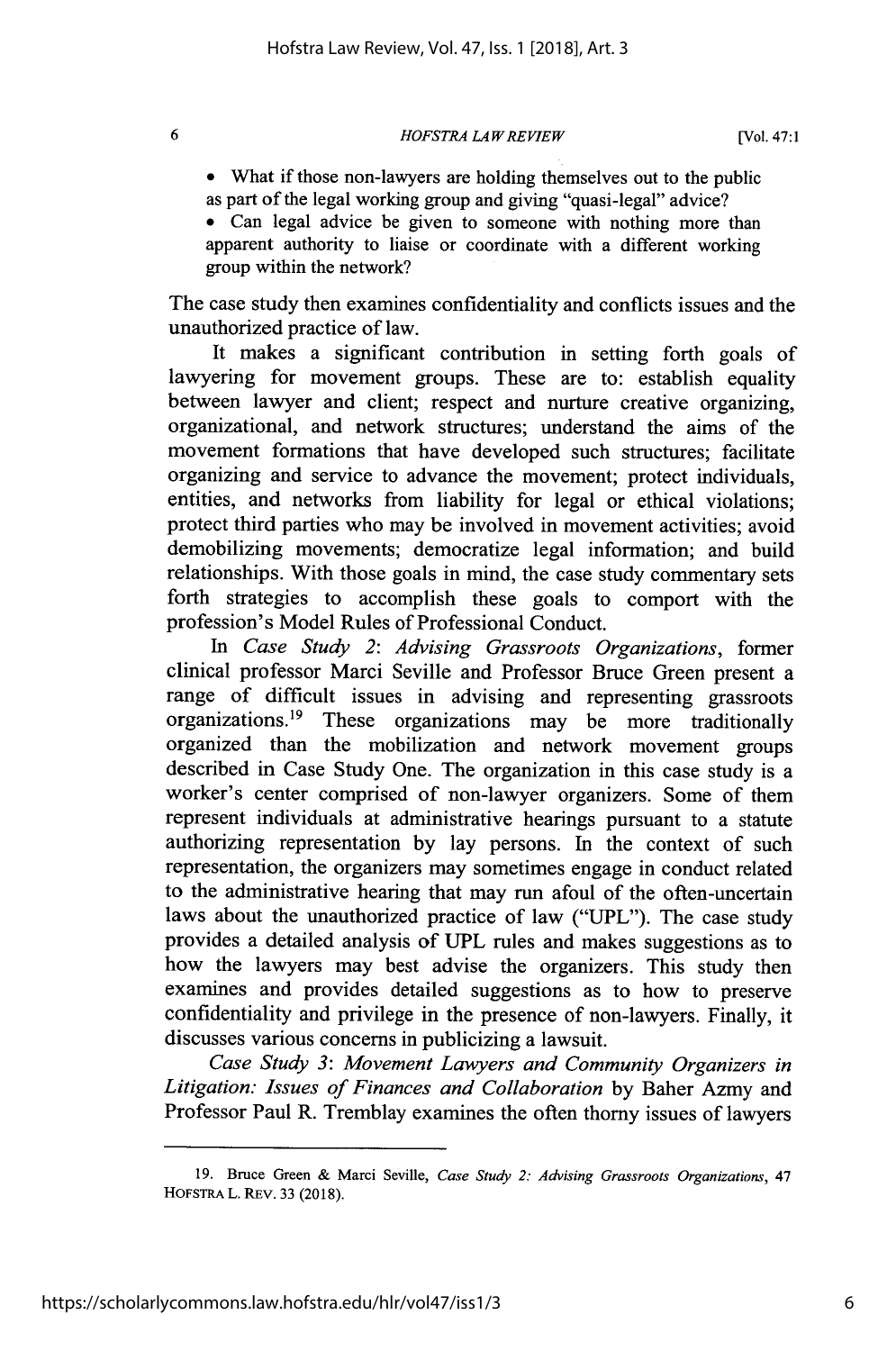**2018]**

### *SYMPOSIUM INTRODUCTION*

who desire to offer financial assistance to the community groups they represent.20 Some legal organizations that work in a collaborative fashion with groups of indigent clients have significant cash reserves and would like to assist those groups in organizing efforts and other forms of financial support. The lawyers may have obtained significant attorneys' fees in class actions lawsuits and desire to help the organizations who assisted in various ways in the lawsuit. In this case study, the legal organization represents a refugee group in a lawsuit. It settles the lawsuit and now desires to help the organization financially. This study asks: May a tax-exempt nonprofit law firm provide its client with financial assistance to help the client achieve its goals?

It provides a detailed analysis of Rule of Professional Conduct 1.8(e) that permits only limited financial assistance to clients and says the Rule "might strike many as an absurd restriction on a lawyer's generosity. '21 It provides a detailed analysis of the Rule's operation and explores how the organization might assist the clients with financial needs. The study then addresses another concern that arises when considering financial assistance--conflicts of interest.

This study then considers a different scenario about issues that arise when working with more traditional lawyers. It examines a situation where the movement lawyers work with an organization that is a wellfunded nationally known organization (called PJP) and is represented by counsel. **PJP** lawyers are not movement lawyers and they operate more traditionally than the clients desire. The movement lawyers believe that **PJP** is not adequately serving the clients' interests. This case scenario asks whether the movement lawyers may recommend that the organization change counsel, and, if replacing **PJP** is not a viable resolution or does not happen for some reason, how should movement lawyers best work with the PJP counsel? It provides practical advice for movement lawyers working with more traditional ones.

The fourth case study, *Lawyer for a Coalition of Organizations with an Informal, Unofficial Coordinator* was prepared by Clinical Professor Michael Haber and Professor Scott Cummings.<sup>22</sup> Difficult and ongoing concerns arise when lawyers counsel and represent groups that work in coalitions and the lawyers are also requested to advise, counsel and prepare documents on behalf of the coalition itself. The coalition often does not have an organizational structure other than an unofficial

<sup>20.</sup> Paul R. Tremblay & Baher Azmy, *Case Study 3: Movement Lawyers and Community Organizers in Litigation: Issues of Finances and Collaboration,* 47 HOFSTRA L. REV. 43 (2018).

<sup>21.</sup> *See* MODEL RULES OF PROF'L CONDUCT r. 1.8(e) (AM. BAR **ASS'N** 2018).

<sup>22.</sup> Scott Cummings & Michael Haber, *Case Study 4: Lawyer for a Coalition of Organizations With an Informal Unofficial Coordinator,* 47 HOFSTRA L. REV. 61 (2018).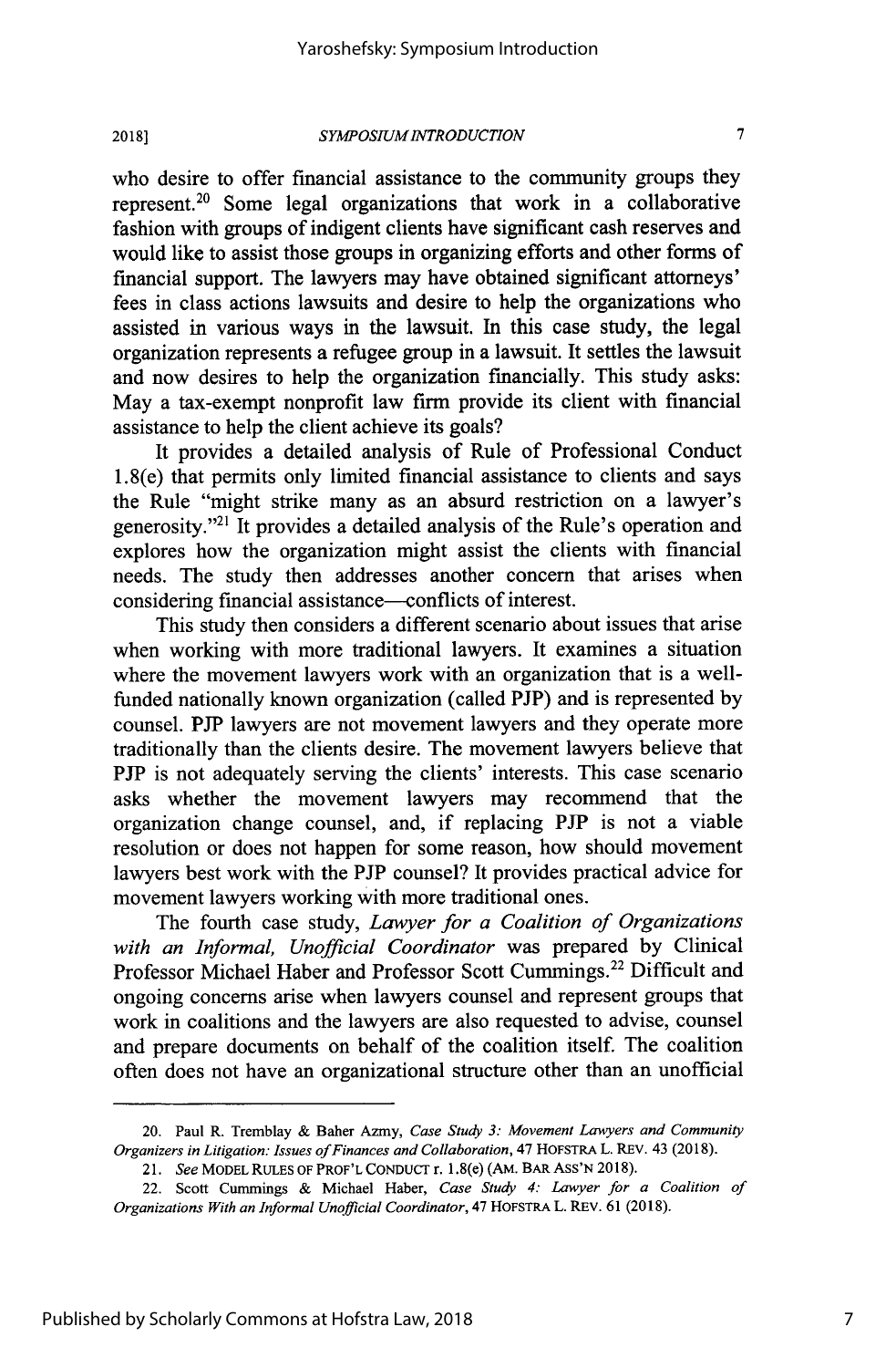8

*HOFSTRA LA W REVIEW*

[Vol. 47:1

coordinator. This case study addresses these issues in the context of a law school clinic that works with a statewide non-profit housing advocacy organization. The nonprofit, with assistance from the clinic, organizes a statewide coalition. The clinic advises members of the coalition and prepares documents on behalf of the coalition. The clinic anticipates the "who is the client" issue and identifies conflicts of interest. It enters into retainer agreements, but conflicts develop later on. This case study asks what should have been done to clarify the role of the Clinic and address the conflicts of interest. It provides useful guidance for lawyers who work in such roles.

The fifth case study, *Coalitions and Campaigns: A Workers' Rights Policy Campaign,* written by Sarah Leberstein and Professor Susan Carle, addresses the complicated issues that arise in coalition work when the lawyer is on the staff of a national workers organization that joins the coalition.<sup>23</sup> The context for this case study is a legislative campaign where one organization starts the campaign and later invites other allies or potential allies to join it. Once again, the organizations and the campaign itself have a loose structure. It illustrates the tensions that may develop between local grassroots and national organizations and the need for lawyers to urge movement organizations to develop reasonable systems for decision-making and accountability. This case study raises difficult questions about which of the many types of creative work movement lawyers do constitute "the practice of law" for purposes of legal ethics analysis. This study explores the tension between the need for legal ethics rules to provide appropriate safeguards to clients and the potential for application of those rules in an overbroad manner that risks constraining the potential creativity of movement lawyers as they strive for new and more effective ways of proceeding in partnership with other movement actors to achieve their goals.

In the final case study, *Working with Traditional Lawyers,* Professor Kate Cruse and Mary Yanik delve into the thorny issues that arise when movement lawyers for community organizations seek to assist members who have more traditional lawyers.<sup>24</sup> This case study first examines a community organization that runs an accompaniment program for the high risk "check in" appointments with Immigration and Customs Enforcement ("ICE"). The case study explains why lawyers are essential to that process. The movement lawyer who assists in accompaniment knows that the person is also represented by a more

<sup>23.</sup> Susan D. Carle & Sarah Leberstein, *Case Study 5: Coalitions and Campaigns: A Workers' Right Policy Campaign,* 47 HOFSTRA L. REV 77 (2018).

<sup>24.</sup> Katherine R. Kruse & Mary Yanik, *Case Study 6: Working with Traditional Lawyers,* 47 HOFSTRA L. REV 91 (2018).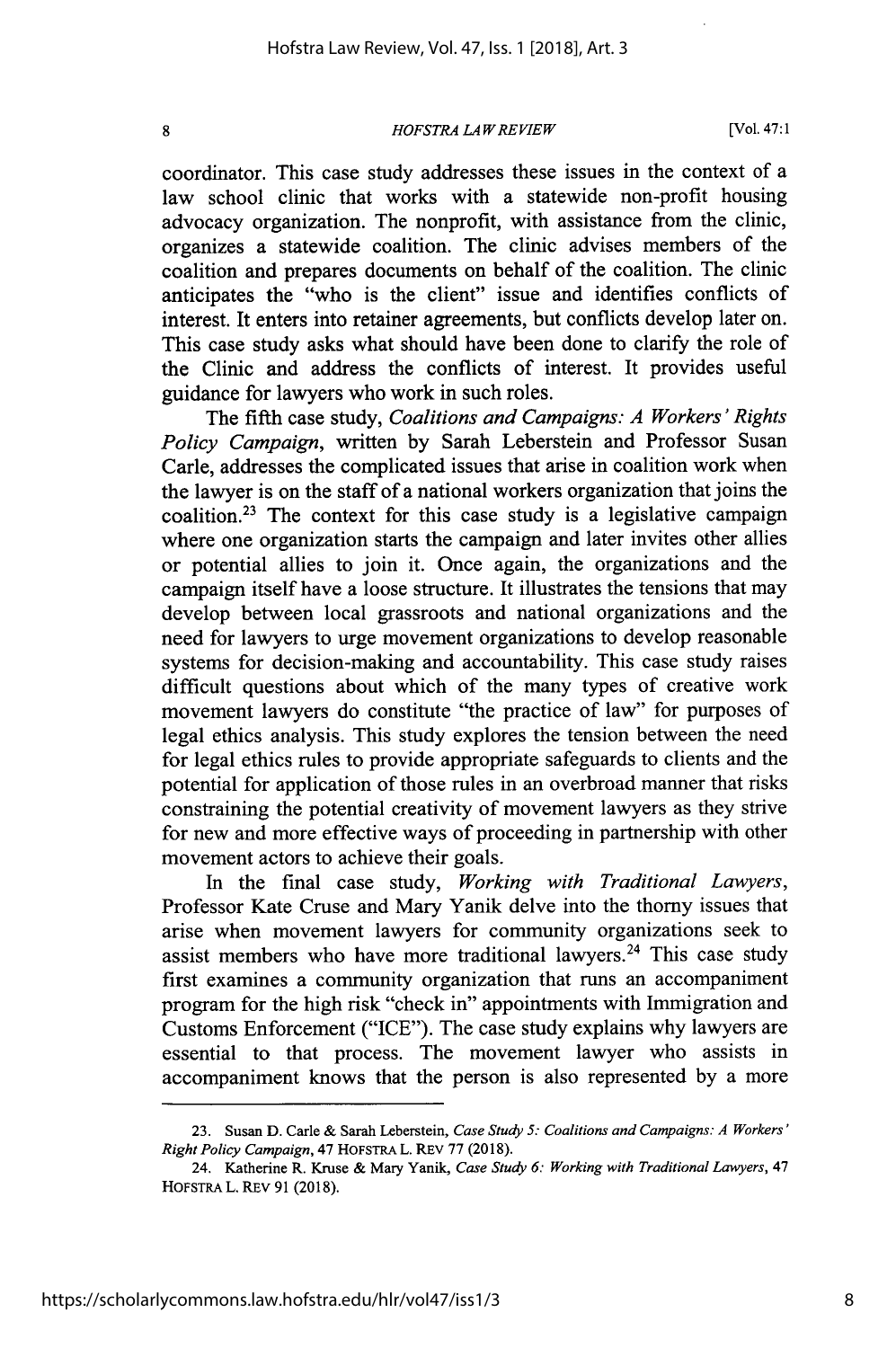**2018]**

traditional immigration lawyer. This study explains how such dual representation is possible. Effective communication and clarity of roles among lawyers is essential and this case study addresses the ethical and most effective course of action.

It then examines a deeper tension between the perspectives of movement lawyers and more traditional ones. In this scenario, the organization is engaged in collective action to change immigration policy and practice and its movement lawyer agrees to assist an undocumented person who has been charged with a crime and is represented by counsel. The movement lawyer and the organization may have goals and a proposed course of action that differs from the criminal defense lawyer. This case study examines these significant difficulties, especially where charges are lodged against the movement lawyer for undue influence and manipulation. It discusses the path toward effective client assessment of risk and benefits. It concludes by highlighting that "the strategies of social movement rely on building collaborations, partnering with diverse constituencies, amplifying the voices of those affected by social justice, and grounding advocacy of the needs of those they seek to serve."<sup>25</sup>

These case studies and the *Movement Lawyering Ethics Symposium* seek to address recurrent issues in a manner that is helpful to lawyers in similar situations. It is hoped that the overview and these case studies will provide guidance as lawyers seek to navigate difficult ethical and tactical issues in representing community and movement organizations. We also hope that it will provide useful materials for legal ethicists who seek to reform ethics rules so that the Rules of Professional Conduct enhance, rather than impede, such representations. Finally, the bibliographies at the end of the Case Studies compile materials for those who seek to gain greater understanding of the history and current views of movement lawyering. <sup>2</sup>

<sup>25.</sup> Id. at 98.

<sup>26.</sup> Susan D. Carle, *Selected Historical Bibliography on African American Women 's Activism (Focusing on 1880 to 1920),* 47 HOFsTRA L. REv. 117 (2018); Purvi Shah, Ctr. for Const. Rts., *Movement Lawyering Reading Guide,* 47 HOFSTRA L. REV. 99 (Ellen Yaroshefsky ed.) (2018).

Workshop participants were: Professor Sameer Ashar, Clinical Professor of Law and Co-Director of the UC Irvine Immigrant Rights Clinic at University of California, Irvine; Baher Azmy, Legal Director at Center for Constitutional Rights; Professor Susan Carle, Professor of Law at American University, Washington College of Law; Professor Scott Cummings, Robert Henigson Professor of Legal Ethics at UCLA Law; King Downing, Director of Mass Defense at National Lawyers Guild; Sienna Fontaine, Co-Legal Director at Make the Road New York; Professor Bruce Green, Louis Stein Chair of Law; Director, Stein Center for Law and Ethics at Fordham University School of Law; Professor Michael Haber, Associate Clinical Professor of Law and Attorney-in-Charge, Community & Economic Development Clinic at Maurice A. Deane School of Law, Hofstra University; Meena Jagannath, Co-founder at Community Justice Project, Inc.; Professor Gowri